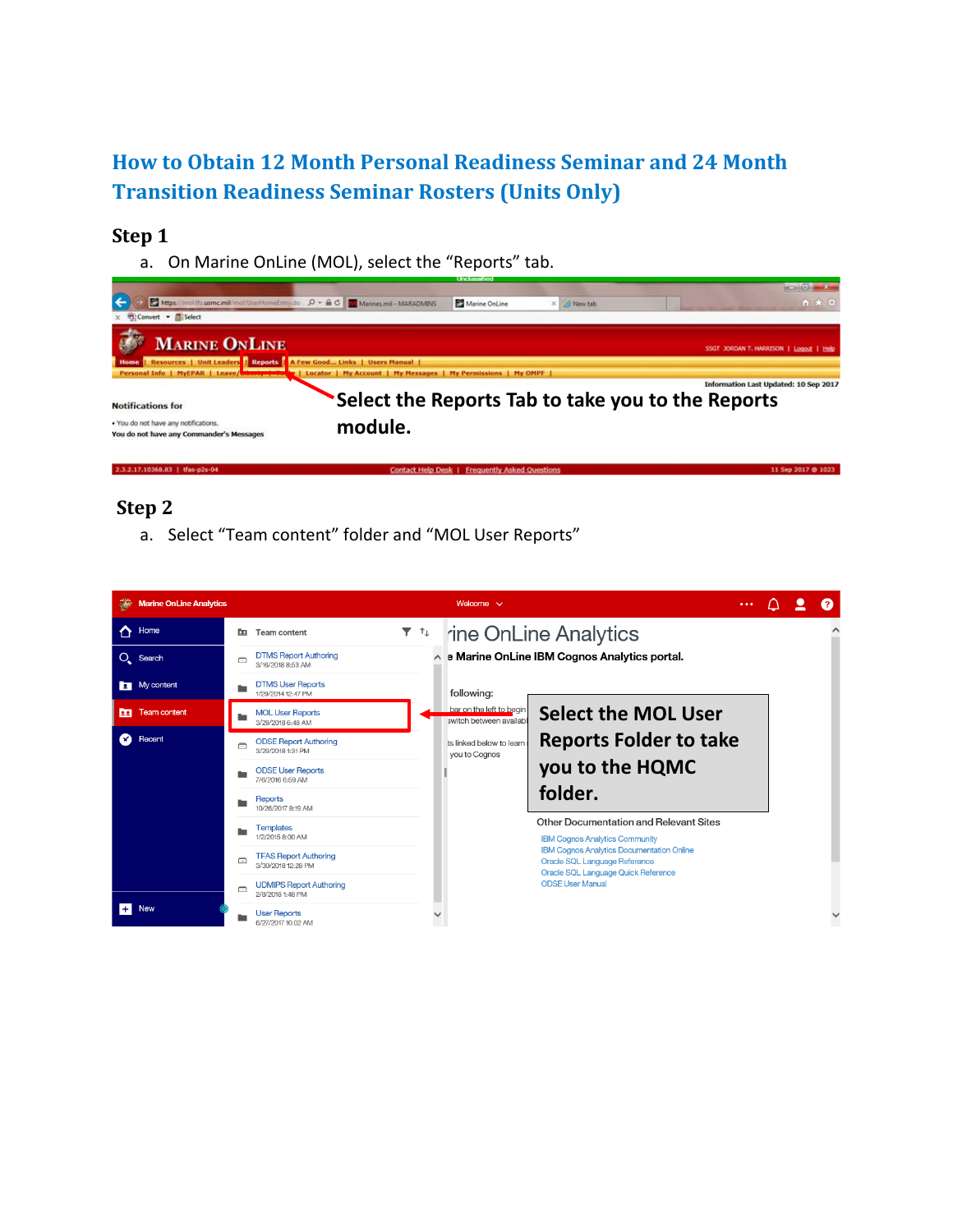a. Select "HQMC" link



# **Step 4**

a. Select "M&RA" link

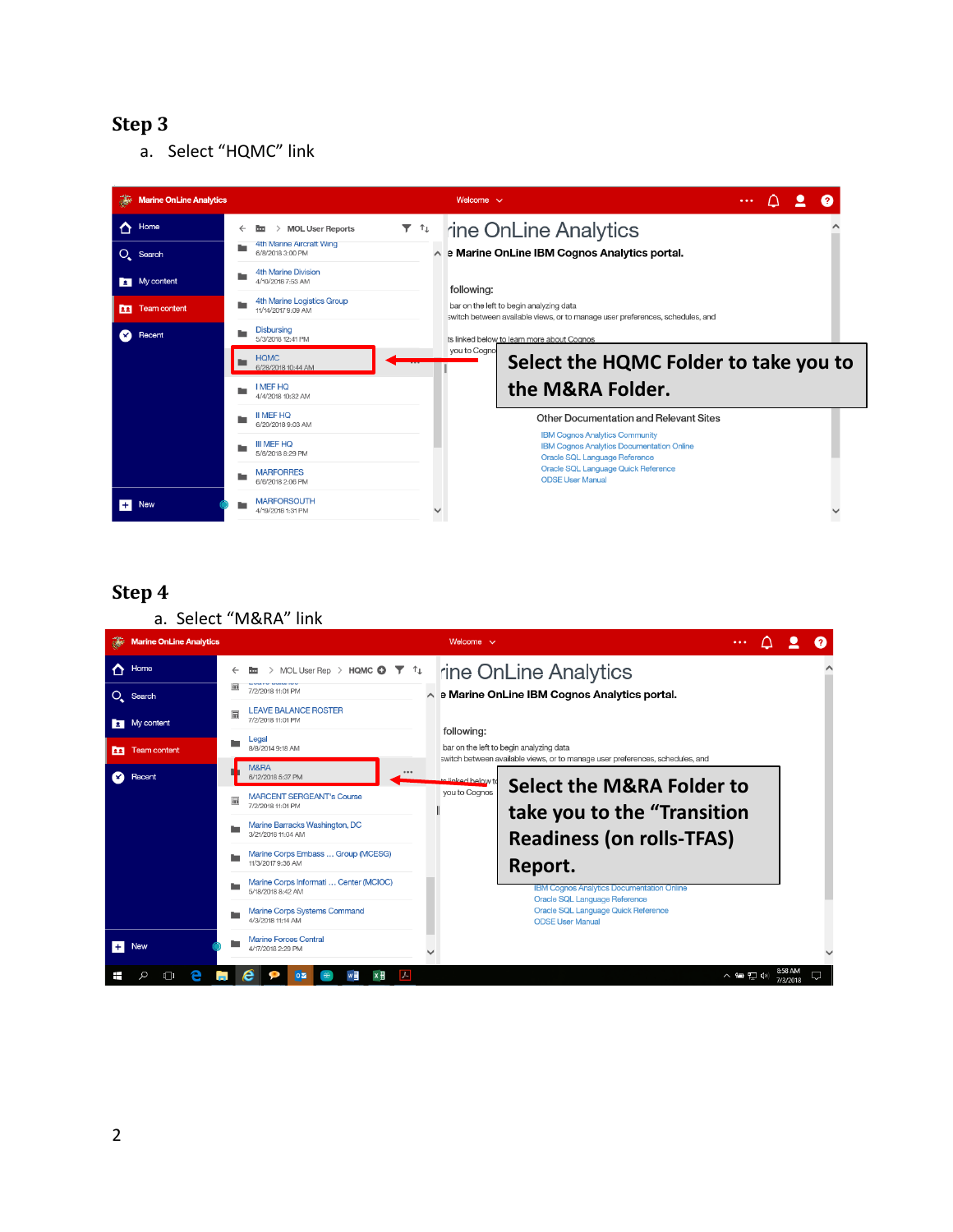a. Select "Transition Readiness (On Rolls-TFAS)"

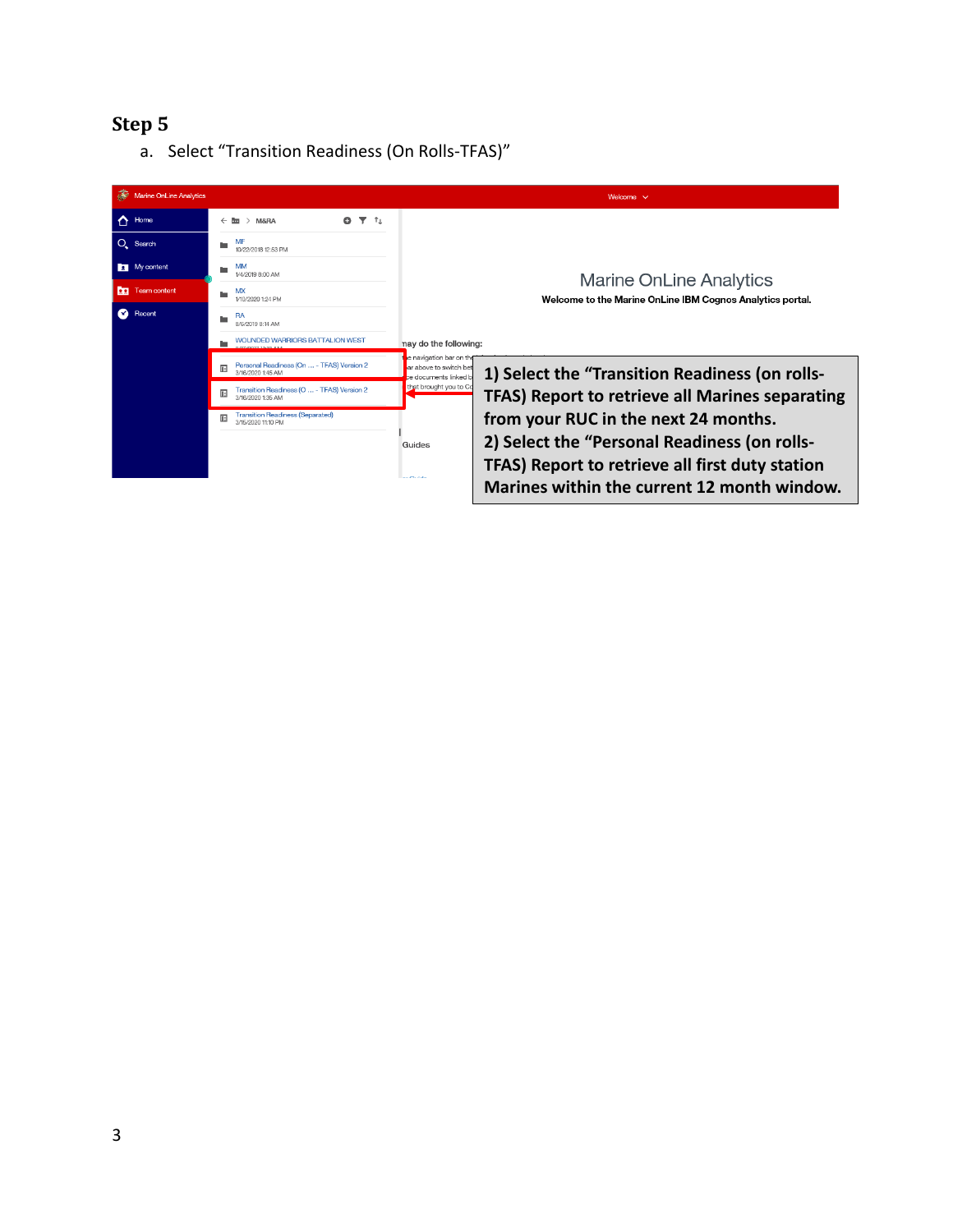**a. Personal Readiness Seminar – Sample Report**

| 美              | 圕                  | Ø                  | e                                  |             |                |       |            |                            |             |            |                |                      |                | Personal Readiness (On Rolls - ODSE) $\vee$              |                |
|----------------|--------------------|--------------------|------------------------------------|-------------|----------------|-------|------------|----------------------------|-------------|------------|----------------|----------------------|----------------|----------------------------------------------------------|----------------|
| ♦              |                    |                    |                                    |             |                |       |            |                            |             |            |                |                      |                | PERSONAL READINESS SEMINAR (0-12 Months Time on Station) |                |
| $\overline{O}$ | PRES<br><b>RUC</b> | PRES<br><b>MCC</b> | PRES UNIT                          | <b>NAME</b> | GD             | EDIPI | DCTB       | <b>DJPU</b>                | CSOE        | COMP CD RS |                | <b>RECSTAT DESCR</b> | D <sub>S</sub> | <b>DUSTAT DESCR</b>                                      | TRNG EVT 'PR'  |
|                | 54900              | 233                | <b>MARINE BARRACKS</b>             |             | E <sub>3</sub> |       | 2019/03/24 | 2019/03/24                 | <b>ADBA</b> | 11         | $^{\circ}$     | <b>ACTIVE STATUS</b> | $\mathbf{1}$   | <b>FULL DUTY STATUS</b>                                  | 2019/04/05 12  |
|                | 54900              | 283                | GUARD CO MARINE BARRACKS           |             | E3             |       |            | 2019/03/26 2019/03/26      | <b>ADBA</b> | 11         | $^{\circ}$     | <b>ACTIVE STATUS</b> | $\mathbf{1}$   | <b>FULL DUTY STATUS</b>                                  |                |
| E              | 54900              | 283                | GUARD CO MARINE BARRACKS           |             | E <sub>3</sub> |       |            | 2019/03/26 2019/03/26      | ADBA        | 11         | $\overline{4}$ | ACTIVE AND ON ORDERS | 1              | FULL DUTY STATUS                                         |                |
|                | 54900              | 283                | GUARD CO MARINE BARRACKS           |             | E <sub>3</sub> |       | 2019/03/26 | 2019/03/26                 | ADBA        | 11         | $\circ$        | <b>ACTIVE STATUS</b> | $\mathbf{1}$   | <b>FULL DUTY STATUS</b>                                  |                |
| <b>Page</b>    | 54900              | 283                | GUARD CO MARINE BARRACKS           |             | E <sub>3</sub> |       |            | 2019/03/26 2019/03/26      | <b>AAAA</b> | 11         | $^{\circ}$     | <b>ACTIVE STATUS</b> | 1              | FULL DUTY STATUS                                         |                |
|                | 54900              | 283                | GUARD CO MARINE BARRACKS           |             | E <sub>3</sub> |       |            | 2019/03/26 2019/03/26      | <b>ADBA</b> | 11         | $^{\circ}$     | <b>ACTIVE STATUS</b> | $\mathbf{1}$   | <b>FULL DUTY STATUS</b>                                  |                |
|                | 54900              | 283                | <b>GUARD CO MARINE BARRACKS</b>    |             | E4             |       |            | 2019/03/26 2019/03/26      | AAAA        | 11         | $^{\circ}$     | <b>ACTIVE STATUS</b> | $\mathbf{1}$   | <b>FULL DUTY STATUS</b>                                  |                |
| ◙              | 54900              | 283                | GUARD CO MARINE BARRACKS           |             | E3             |       |            | 2019/03/26 2019/03/26      | AAAA        | 11         | $\circ$        | <b>ACTIVE STATUS</b> | $\mathbf{1}$   | <b>FULL DUTY STATUS</b>                                  |                |
|                | 54900              | 28'                | DRUM & BUGLE CORPS MARINE BARRACKS |             | E <sub>3</sub> |       |            | 2019/04/03 2019/04/03      | AAAA        | 11         | $^{\circ}$     | <b>ACTIVE STATUS</b> | A              | TEMPORARY ADDITIONAL DUTY                                | 2019/10/30 210 |
|                | 54900              | 233                | <b>MARINE BARRACKS</b>             |             | E <sub>3</sub> |       |            | 2019/04/05 2019/04/05 AAAA |             | 11         | $^{\circ}$     | <b>ACTIVE STATUS</b> | $\mathbf{1}$   | <b>FULL DUTY STATUS</b>                                  |                |
|                | 54900              | 233                | MARINE BARRACKS                    |             | E <sub>3</sub> |       |            | 2019/04/05 2019/04/05 AAAA |             | 11         | $^{\circ}$     | <b>ACTIVE STATUS</b> | 1              | FULL DUTY STATUS                                         |                |
|                | 54900              | W44                | <b>US MARINE CORPS BAND</b>        |             | E <sub>3</sub> |       |            | 2019/04/12 2019/04/12 AAAA |             | 11         | $^{\circ}$     | <b>ACTIVE STATUS</b> | $\mathbf{1}$   | <b>FULL DUTY STATUS</b>                                  |                |
|                | 54900              | W44                | US MARINE CORPS BAND               |             | E <sub>3</sub> |       |            | 2019/04/12 2019/04/12 AAAA |             | 11         | $^{\circ}$     | <b>ACTIVE STATUS</b> | 1              | FULL DUTY STATUS                                         |                |
|                | 54900              | W44                | <b>US MARINE CORPS BAND</b>        |             | E <sub>3</sub> |       |            | 2019/04/12 2019/04/12      | AAAA        | 11         | $\circ$        | <b>ACTIVE STATUS</b> | $\mathbf{1}$   | <b>FULL DUTY STATUS</b>                                  |                |
|                | 54900              | W44                | US MARINE CORPS BAND               |             | E <sub>3</sub> |       |            | 2019/04/12 2019/04/12      | <b>AAAA</b> | 11         | $^{\circ}$     | <b>ACTIVE STATUS</b> | 1              | FULL DUTY STATUS                                         |                |
|                | 54900              | 281                | DRUM & BUGLE CORPS MARINE BARRACKS |             | E3             |       |            | 2019/04/18 2019/04/18 AAAA |             | 11         | $\circ$        | <b>ACTIVE STATUS</b> | А              | TEMPORARY ADDITIONAL DUTY                                | 2019/10/30 195 |
|                | 54900              | 281                | DRUM & BUGLE CORPS MARINE BARRACKS |             | E3             |       |            | 2019/04/18 2019/04/18      | AAAA        | 11         | $\Omega$       | <b>ACTIVE STATUS</b> | А              | TEMPORARY ADDITIONAL DUTY                                | 2019/10/30 195 |
|                | 54900              | 283                | GUARD CO MARINE BARRACKS           |             | E <sub>3</sub> |       |            | 2019/04/19 2019/04/19      | <b>AAAA</b> | 11         | $^{\circ}$     | <b>ACTIVE STATUS</b> | 1              | FULL DUTY STATUS                                         |                |
|                | 54900              | 283                | <b>GUARD CO MARINE BARRACKS</b>    |             | E3             |       |            | 2019/04/19 2019/04/19      | ADBA        | 11         | $\circ$        | <b>ACTIVE STATUS</b> | $\mathbf{1}$   | <b>FULL DUTY STATUS</b>                                  |                |
|                | 54900              | 283                | GUARD CO MARINE BARRACKS           |             | E3             |       |            | 2019/04/19 2019/04/19 AAAA |             | 11         | $^{\circ}$     | <b>ACTIVE STATUS</b> | $\mathbf{1}$   | FULL DUTY STATUS                                         |                |

**Category:** Personal Readiness Seminar (0-12 Months Time on Station)

**RUC:** Present Report Unit Code

**PRES MCC:** Present Monitored Command Code

**PRES UNIT:** Present Unit Name

**NAME:** Marine's Name

**GD:** Present Grade Code

**EDIPI:** Electronic Interchange Person Id

**DCTB:** Date Current Tour Began

**DJPU: Date Joined Present Unit** 

**CSOE:** Current Source of Entry

**COMP CD:** Component Code

**RS:** Record Status

**RECSTAT DESCR:** Record Status Description

**DS:** Duty Status

**DUTSTAT DESCR:** Duty Status Description

**TRNG EVT PR: Completed** Personal Readiness Seminar

**Report will have multiple pages. Use Page Up and Page Down options to view other pages. (Located Bottom Left)**

**Report Run options available Top Left Play button (Image below) View in PDF, Excel, HTML etc**